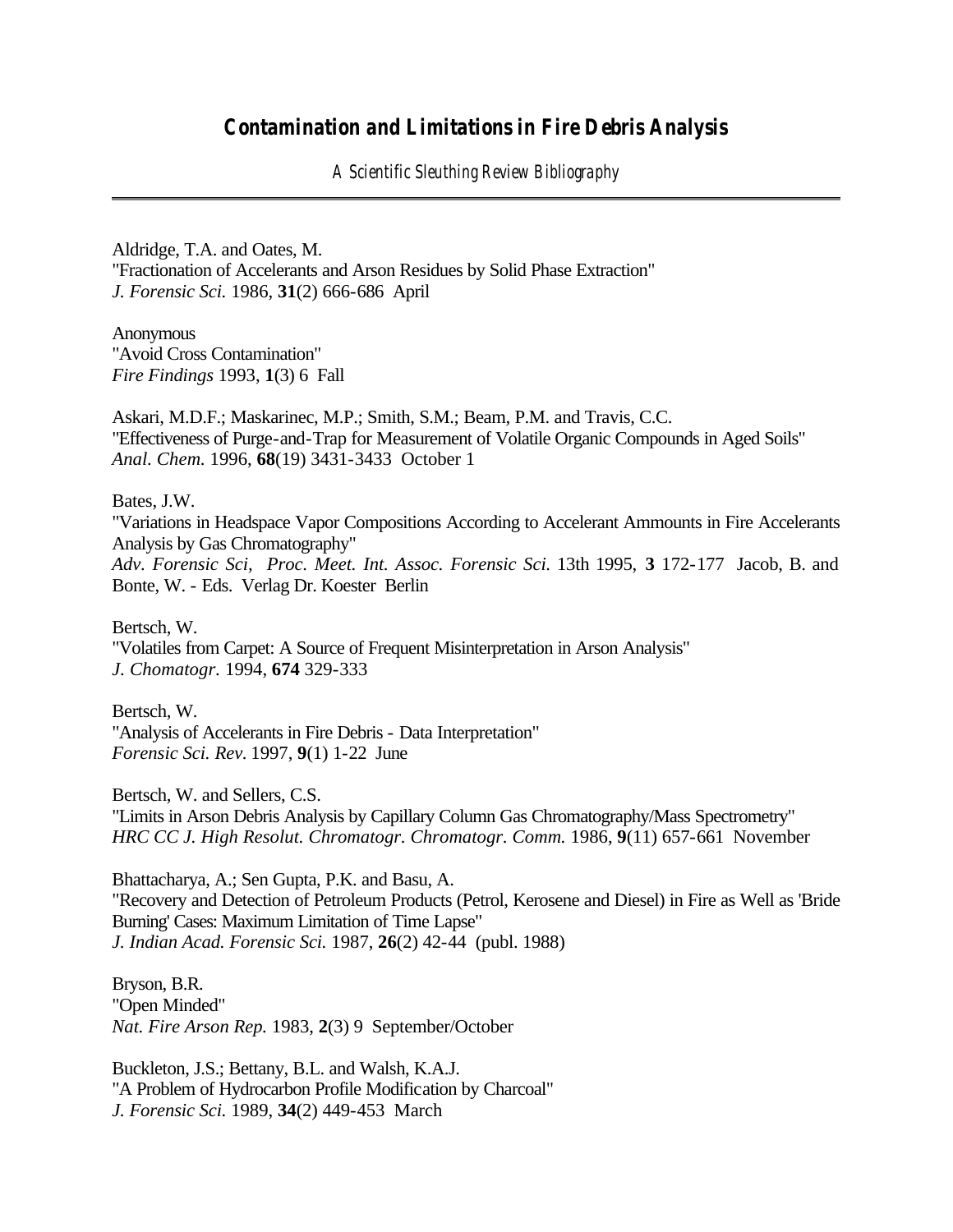Chapin, B. "Arson Notes" *Newsl. Midwest Assoc. Forensic Sci.* 1984, **13**(3) 30-31 July

Chen, C.L.

"Gas Chromatography-Mass Spectrometry (GC-MS) in Separation and Identification of Lignin Low-Molecular Weight Fragments and Model Compounds" in: *Methods Lignin Chem.* Lin, S.Y. and Dence, C.W. - Eds. Springer Berlin, Germany 1992 pp. 527-548

Cherry, C. "Arsonist's Shoes: Clue or Confusion?" Presented: 48th Annual Meeting, AAFS Nashville, TN February 19-24, 1996 Abstract # B16

Clodfelter, R.W. and Hueske, E.E. "A Comparison of Decomposition Products from Selected Burned Materials with Common Arson Accelerants" *J. Forensic Sci.* 1977, **22**(1) 116-118 January

Cunningham, R. "AGC-21 Product for a New Century" *The Lamp* (Exxon) 1998, **80**(2) 4-7 Summer

Davidson, J. "Subsurface MTBE Remediation" Presented: 33rd ACS Western Regional Meeting Irvine, CA October 21-25, 1997 Paper # 103

Deelchand, J.-P. "Planar Chromatographic Separation of Petroleum Residues and Coal-Derived Liquids" *J. Chromatogr. A* 1998, **830**(2) 397-414

DeHaan, J.D. and Bonaris, K. "Pyrolysis Products of Structure Fires" *J. Forensic Sci. Soc.* 1988, **28**(5/6) 299-309 September/December

DeHaan, J.D. and Greenfield, A. Evaporation Rates of Volatile Hydrocarbon Accelerants" Presented: 44th Annual Meeting Amer. Acad. Forensic Sci. New Orleans, LA February 17-22, 1992 Abstract # B20

Dietz, W.R. "Interpretation Guidelines for 'Problem' Accelerant Chromatograms" Presented: 44th Annual Meeting Amer. Acad. Forensic Sci. New Orleans, LA February 17-22, 1992 Abstract # B29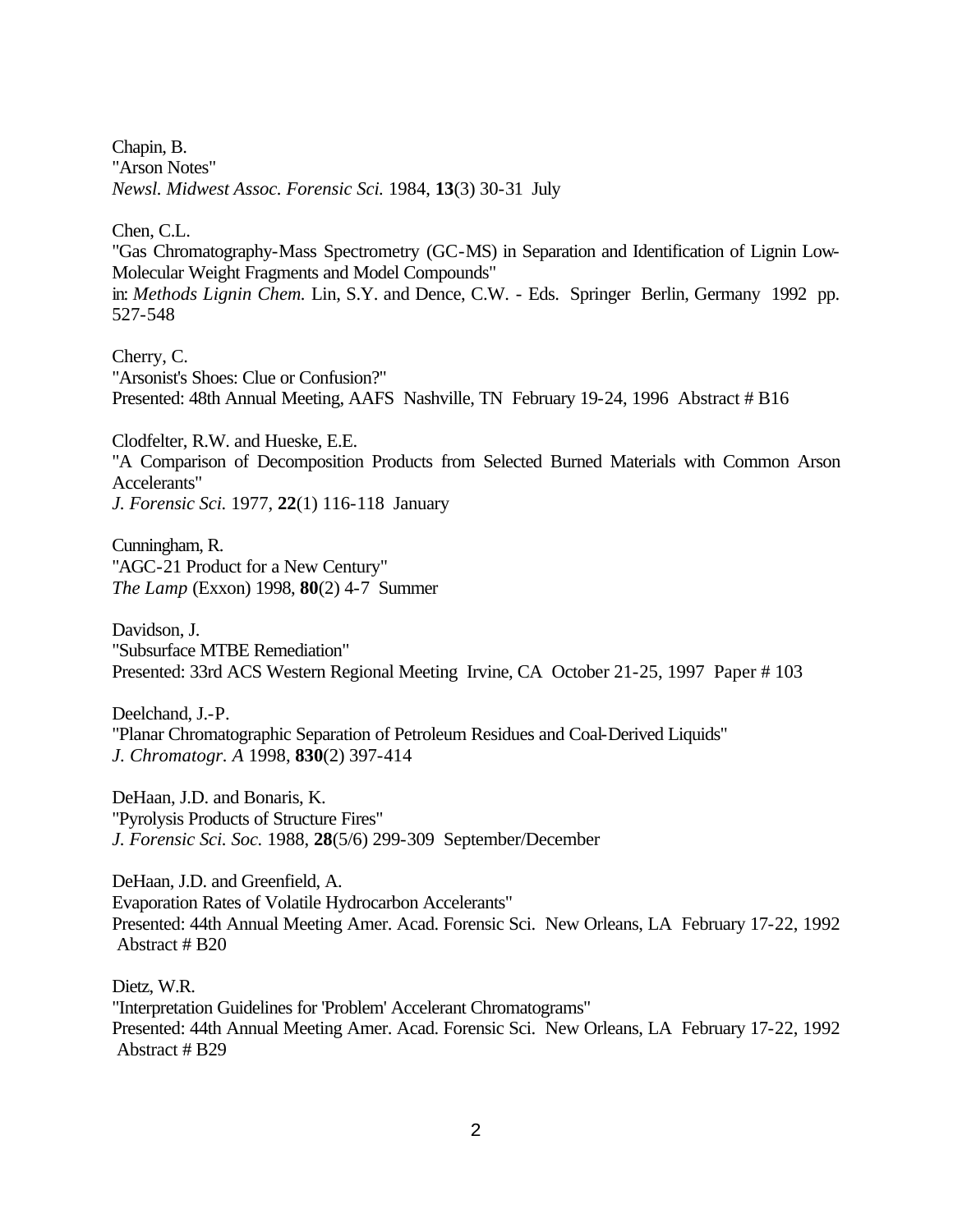Dietz, W.R. and Mann, D.C. "Contamination Problem Within Polyester Bags" *Newsl. Midw. Assoc. Forensic Sci.* 1988, **17**(3) 34 July

Dietz, W.R. and Mann, D.C. "Evidence Contaminated by Polyester Bags" *Scientific Sleuthing Rev.* 1988, **12**(3) 5-6 Summer

Ettre, L.S. and Kolb, B. "Headspace-Gas Chromatography: The Influence of Sample Volume on Analytical Results" *Chromatographia* 1991, **32**(1/2) 5-12 July

Faix, O.; Meier, D. and Fortmann, I. "Thermal Degradation Products of Wood. Gas Chromatographic Separation and Mass Spectrometric Characterization of Monomeric Lignin Derived Products" *Holz.als Roh und Werkst.* 1990, **48**( ) 281-285

Faix, O.; Meier, D. and Fortmann, I. "Thermal Degradation Products of Wood. A Collection of Electron-Impact (EI) Mass Spectra of Monomeric Lignin Derived Products" *Holz. als Roh und Werkst.* 1990, **48**(9) 351-354

Folkman, T.E.; Kuehl, A.M.; Groves, R.J. and Beveridge, A.D. "Evaporation Rate of Gasoline from Shoes, Clothing, Wood and Carpet Materials and Kerosene from Shoes and Clothing" *Can. Soc. Forensic Sci. J.* 1990, **23**(2-3) 49-59 June/September

Forensic Science Committee - IAAI "Forensic Science Committee Position on Comparison Samples" *Fire Arson Invest.* 1990, **41**(2) 50-51 December

Forensic Science Committee - IAAI "Is Your Lab Giving You Proper Results?" *Fire Arson Inv.* 1994, 39 December

Francis, J.; Matsumoto, T. and Hussain, T. "MTBE Contamination in Groundwater: What Does This Mean for Petroleum-Contaminated Sites? Presented: 33rd ACS Western Regional Meeting Irvine, CA October 21-25, 1997 Paper # 107

Frontela, L.; Pozas, J.A. and Picabea, L. "A Comparison of Extraction and Adsorption Methods for the Recovery of Accelerants from Arson Debris" *Forensic Sci. Int.* 1995, **75**(1) 11-23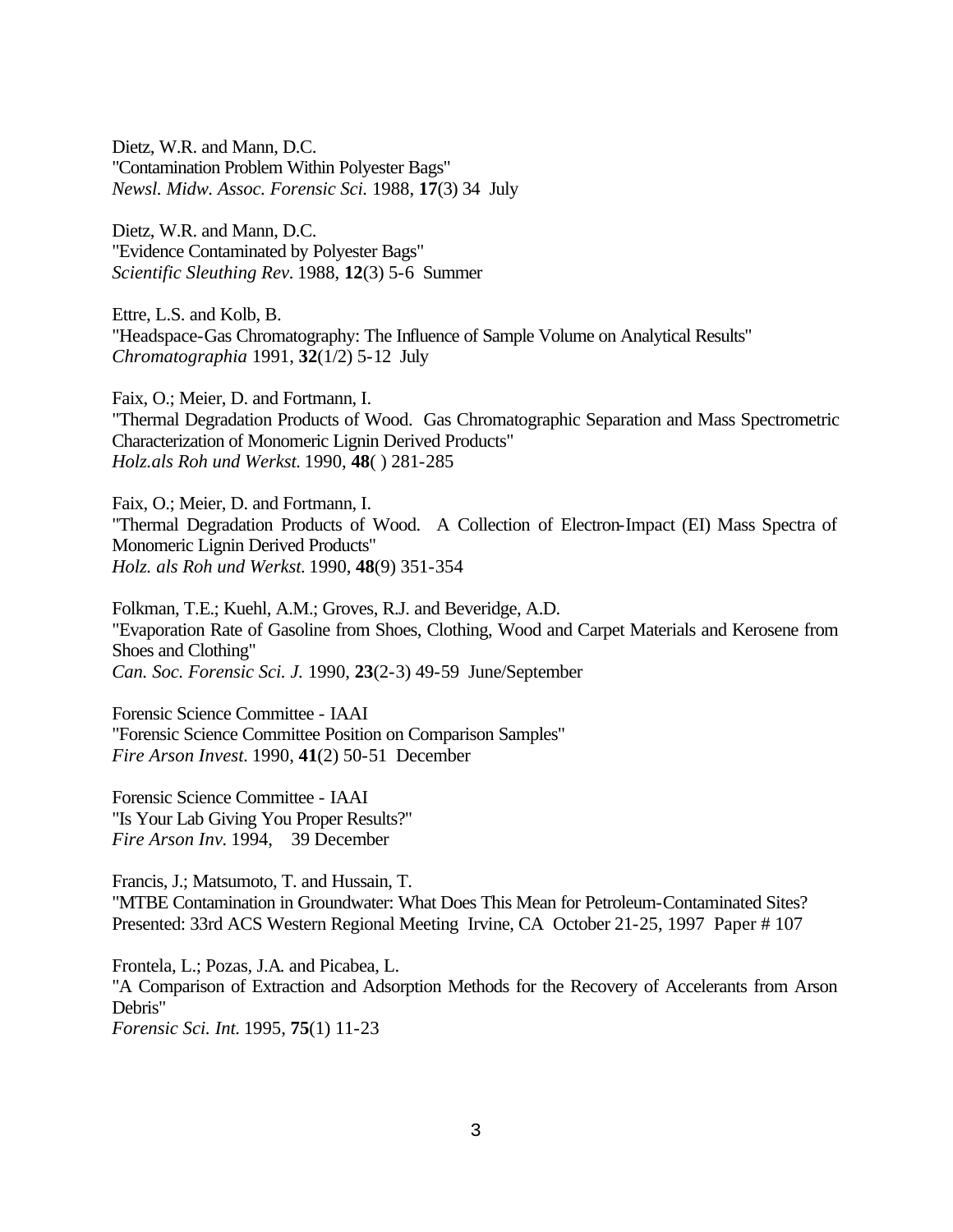Fultz, M.L.

"The Effect of Sample Preparation on the Identification of Class 4 and Class 5 Petroleum Products" Presented: 46th Annual Meeting AAFS San Antonio, TX February 14-19, 1994 Abstract # B84

Galperin,Y.; de Leon, R.; Lee, R. and Kaplan, I. "Gasoline Oxygenate Analysis in Environmental Samples by 2-D Gas Chromatography" Presented: 33rd ACS Western Regional Meeting Irvine, CA October 21-25, 1997 Paper # 62

Ghirelli, R.; Amini, H.; Kerger, B.; Dodge, D. and Richter, R. "MTBE Water Contamination: Key Considerations for Remediation, Risk Assessment, and Risk Management" Presented: 33rd ACS Western Regional Meeting Irvine, CA October 21-25, 1997 Paper # 104

Gialamas, D.M. "Is it Gasoline or Insecticide?" Presented: CAC Fall Seminar San Diego, CA October 1993 *The CAC News* 1994, 16-20 Spring

Goldstein, H.M. and Bidanset, J.H. "Post Fire Accelerant Residue Study - Hydrocarbon Patterns to be Expected in Arson Determination" Presented: 36th Annual Meeting AAFS Anaheim, CA February 21-25, 1984 Abstract C38

Gororski, J.

"Low-Level Analyses of MTBE and Other Ether Fuel Oxygenates in Natural Waters" Presented: 33rd ACS Western Regional Meeting Irvine, CA October 21-25, 1997 Paper # 65

Grosjean, D.; Grosjean, E. and Rassmussen, R. "Ambient Concentrations of MTBE: A One-Year Study in Porto Alegre, Brazil Presented: 33rd ACS Western Regional Meeting Irvine, CA October 21-25, 1997 Paper # 61

Harmer, R.L.; Moss, R.D.; Noland, T.E. and Thaman, R.N. "Liquid Burn Patterns on Linoleum" *Fire Arson Invest.* 1983, **33**(4) 3-4 June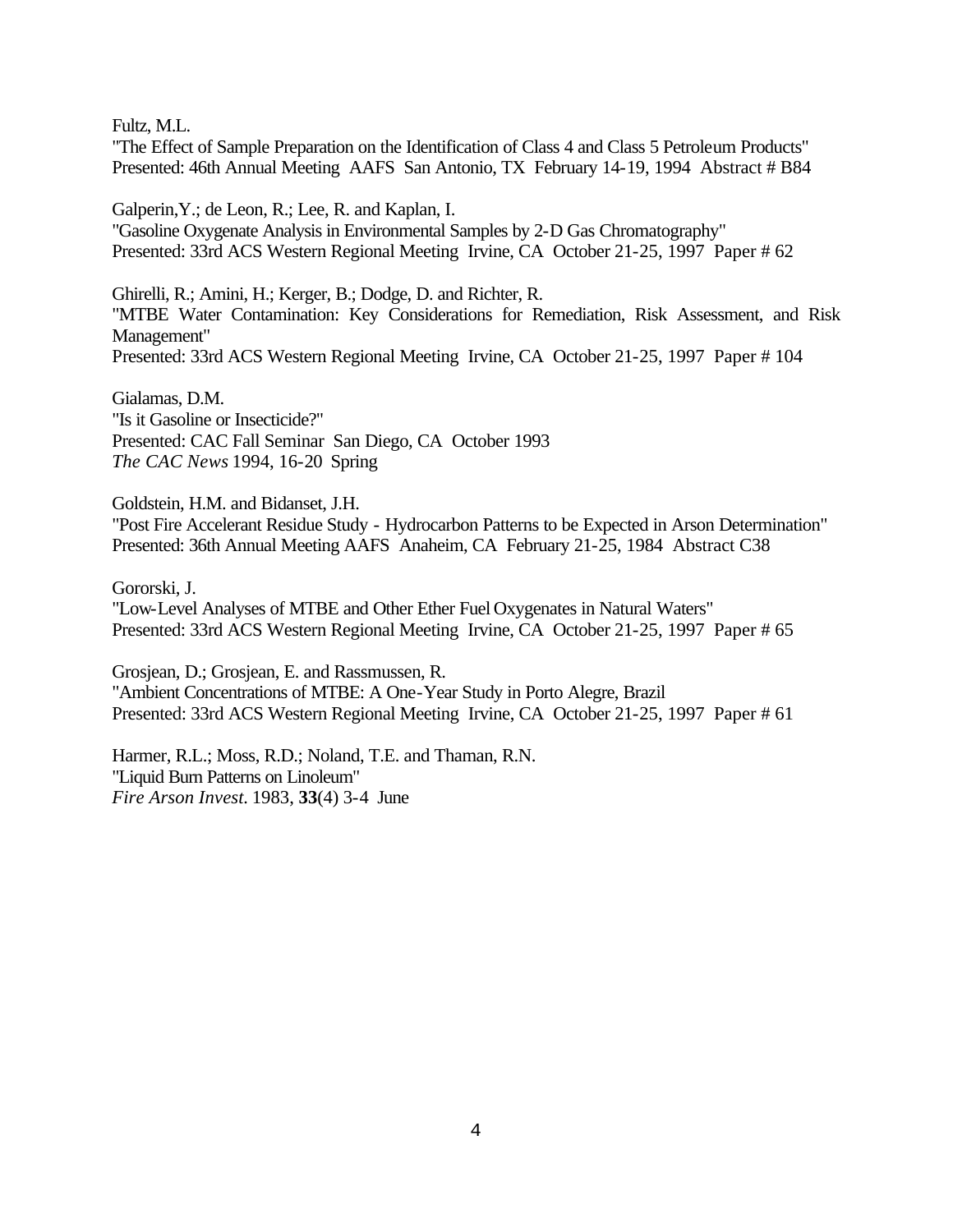Henderson, R.W. "Impurities in Activated Charcoal" *Arson Anal. Newsl.* 1986, **9**(1) 13-19 January

Henderson, R.W. "Fire Losses and Negative Samples" *Nat. Fire Arson Rep.* 1992, **10**(1/2) 14-15

Henderson, R.W. "Aromatic Compounds and Fire Debris Analysis" Presented: 44th Annual Meeting Amer. Acad. Forensic Sci. New Orleans, LA February 17-22, 1992 Abstract # B18

Hewitt, A.D. "Biodegradation of Volatile Organic Compounds in Soil Samples" *Amer. Environ. Lab.* 1997, **9**(7) 1, 5-7 August

Higgins, M. "Turpentine, Accelerant or Natural???" *Fire Arson Invest.* 1987, **38**(2) 10 December

Hindshaw, J.V. "Headspace Sampling" *LC-GC* 1990, **8**(5) 362-368 May

Hirz, R. "Gasoline Brand Identification and Individualization of Gasoline Lots" *J. Forensic Sci. Soc.* 1989, **29**(2) 91-101 March/April

Hirz, R. and Rizzi, A.M. "Simulation of the Weathering of Gasolines Using Gas Chromatographic Retention Data" *J. Forensic Sci. Soc.* 1991, **31**(3) 309-319

Hirz, R. and Rizzi, A.M. "Simulation of Concentration Changes in Complex Volatile Mixtures During Evaporation by Using Gas Chromatography" *Chromatographia* 1991, **31**(5/6) 224-232 March

Howard, J. and McKague, A.B. "A Fire Investigation Involving Combustion of Carpet Material" *J. Forensic Sci.* 1984, **29**(3) 919-922 July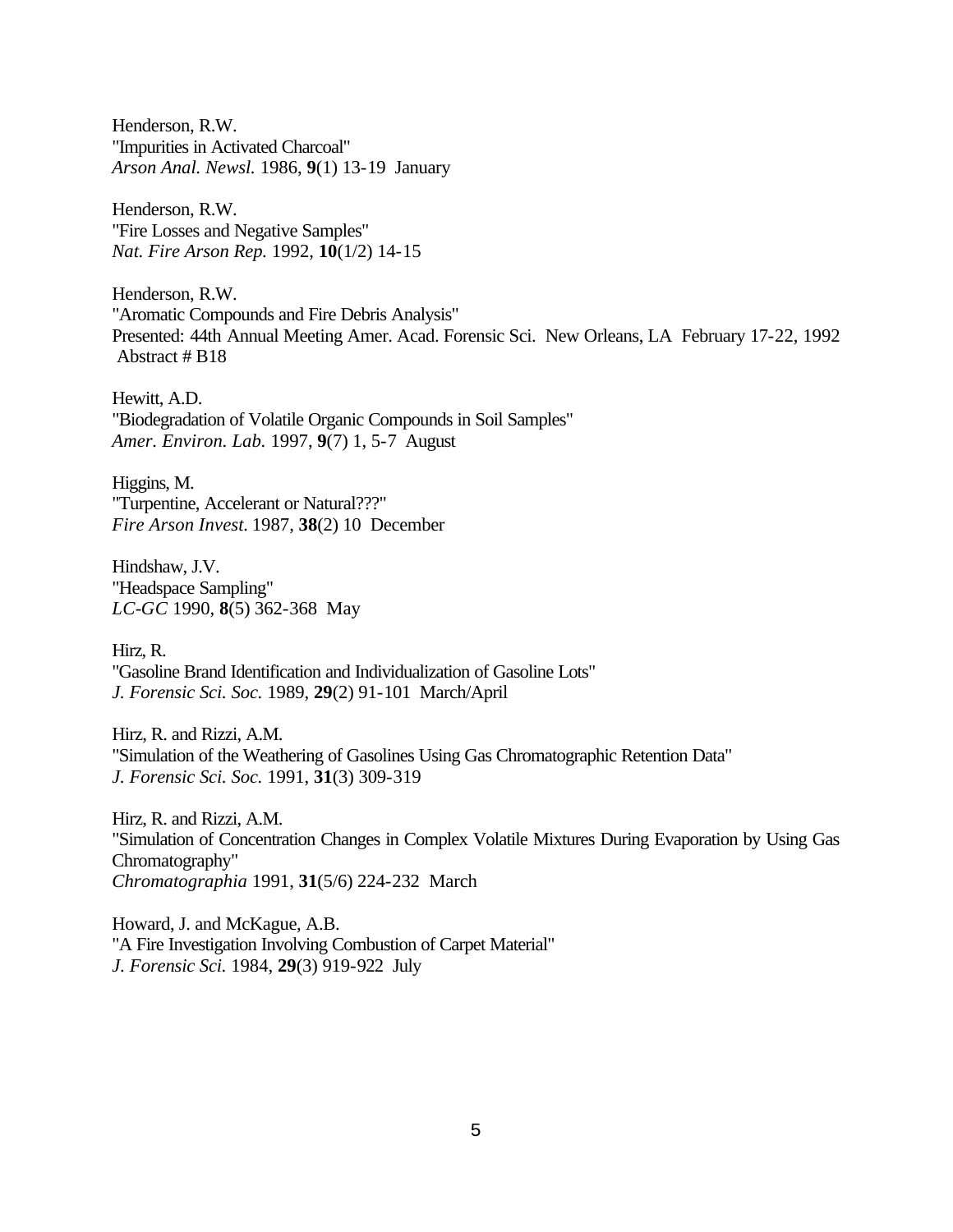Huesemann, M.H.

"Field Desorption Mass Spectroscopy Monitoring of Changes in Hydrocarbon Type Composition During Petroleum Biodegradation"

in: *Monit. Verif. Biorem.* [Pap. Int. In Situ On-Site Bioreclam. Symp.] 3rd 11-18 Hinchee, R.E.; Douglas, G.S. and Ong, S.K. - Eds Battelle Press, Columbus, OH 1995

Knappmeyer, K. and Yoshida, S. "Detection of Extinguishing Agents" *Tieline* 1997, **21**(1/2) 21-28 Summer/Winter

Kirkbride, K.P.; Yap, S.M.; Andrews, S.; Pigou, P.E.; Klass, G.; Dinan, A.C. and Peddie, F.L. "Microbial Degradation of Petroleum Hydrocarbons: Implications for Arson Residue Analysis" *J. Forensic Sci.* 1992, **37**(6) 1585-1599 November

Kostiainen, R. "Effect of Operating Parameters in Purge-and-Trap GC-MS of Polar and Non-Polar Organic Compounds" *Chromatographia* 1994, **38**(11/12) 709-714 June

Kurz, M.E.; Jakacki, J. and McCaskey, B. "Effects of Container Size and Volatility on Relative Detectability of Accelerants by Purge and Trap vs Heated Headspace Method" *Arson Anal. Newsl.* 1984, **8**(1) 1-14 January *Nat. Fire Arson Rep.* 1984, **3**(1) 8-10

Lentini, J. "Incidental Accelerants" *Nat. Fire Arson Rep.* 1983, **2**(3) 8 September/October

Lentini, J. "Avoiding Contamination" *Fire Arson Inv.* 1985, **36**(1) 21-22 September

Lentini, J.

"Differentiation of Asphalt and Smoke Condensates from Liquid Petroleum Distillates Using GC/MS" Presented: 48th Annual Meeting, AAFS Nashville, TN February 19-24, 1996 Abstract #B42

Lentini, J. and Waters, L.V. "Isolation of Accelerant-like Residues from Roof Shingles Using Headspace Concentration" *Arson Anal. Newsl.* 1982, **6**(3) 48-55 May

Lincoln, S. "Charcoal Lighter Fluid Used as an Arson Accelerant" *Fire Arson Invest.* 1991, **42**(1) 46-47 September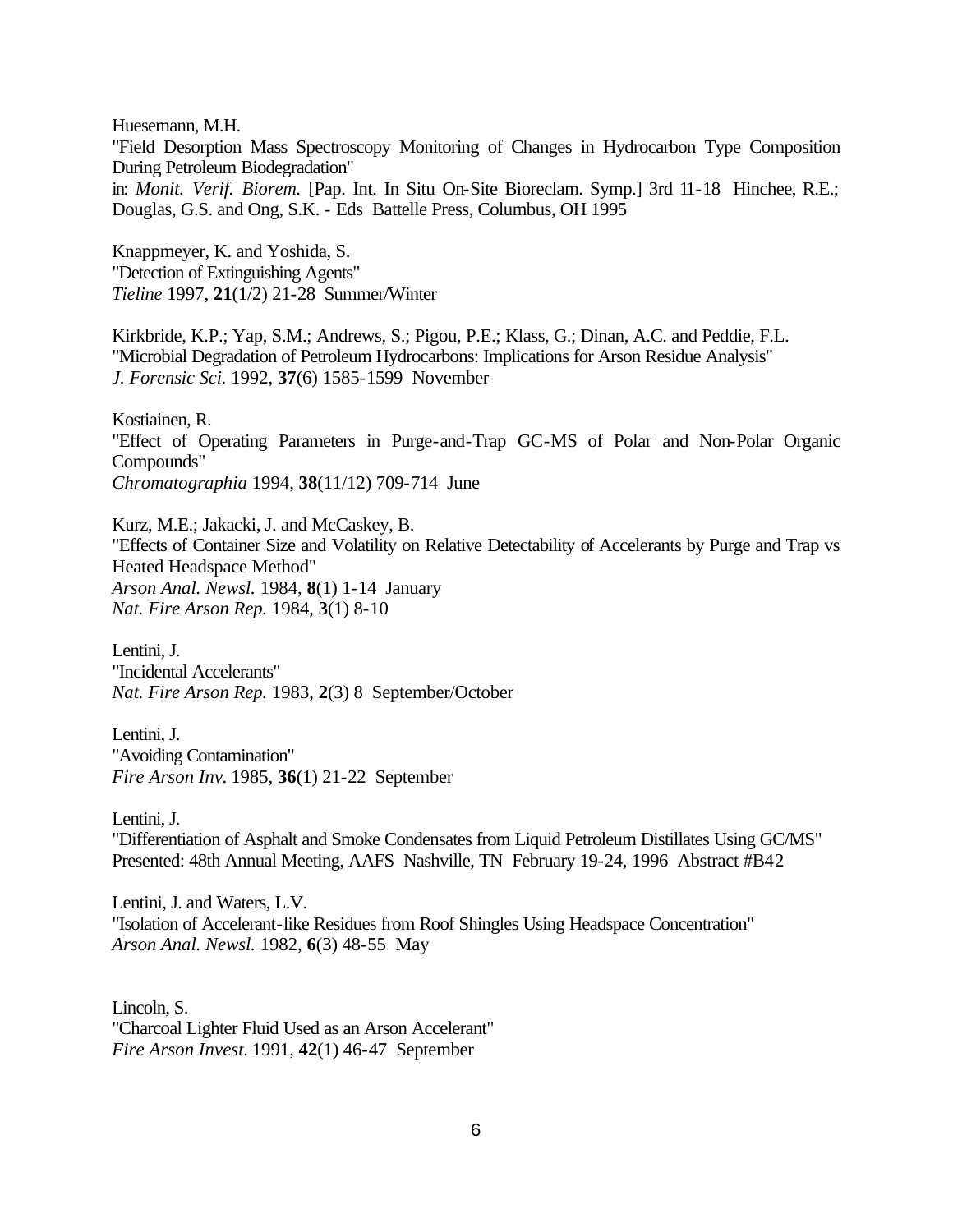Lorenzana-Jimenez, M.; Capella, S.; Labastida, C. Magos, G.A. and Amancio-Chassin, O. "Thinner Composition Determined by Gas Chromatography" *Contam. Ambiental.* 1988, **4**(1) 65-71 (in Spanish)

Loscalzo, P.J.; DeForrest, P.R. and Chao, J.M. "A Study to Determine the Limit of Detectability of Gasoline Vapor from Simulated Arson Residues" *J. Forensic Sci.* 1980, **25**(1) 162-167 January

Mann, D.C.

"Comparison of Automotive Gasolines Using Capillary Gas Chromatography II: Limitations of Automotive Gasoline Comparisons in Casework" *J. Forensic Sci.* 1987, **32**(3) 616-628 May

Mann, D.C. and Gresham, W.R. "Microbial Degradation of Gasoline in Soil" *J. Forensic Sci.* 1990, **35**(4) 913-923 July

Midkiff Jr., C.R. "Brand Identification and Comparison of Petroleum Products - A Complex Problem" *Fire Arson Invest.* 1975, **26**(2) 18-21 October-December

Midkiff Jr., C.R. "Is It a Petroleum Product? How Do You Know?" *J. Forensic Sci.* 1986, **31**(1) 231-234 January

Midkiff Jr., C.R. re: "Charcoal Lighter Fluid Used as an Arson Accelerant" (letter) *Fire Arson Invest.* 1994, **44**(4) 61-62 June

Mittelbach, M. "Diesel Fuel Derived from Vegetable Oils, V[1]: Gas Chromatographic Determination of Free Glycerol in Transesterified Vegetable Oils" *Chromatographia* 1993, **37**(11/12) 623-626 December

Moorehead, W. and Dickan, T. "Capillary Gas Chromatography Characterization and Classification of Some Hydrocarbon Solvents and Alkyl Glycol Ethers" Presented: 86th Semi-annual Seminar, CAC San Pedro, CA Autumn, 1995 Abstract: *Science and Justice* 1996, **36**(3) 203 July/September

Newman, R. "New and Unusual Ignitable Liquids" *Newsl. Southern Assoc. Forensic Sci.* 1995, **23**(2) 27-31 September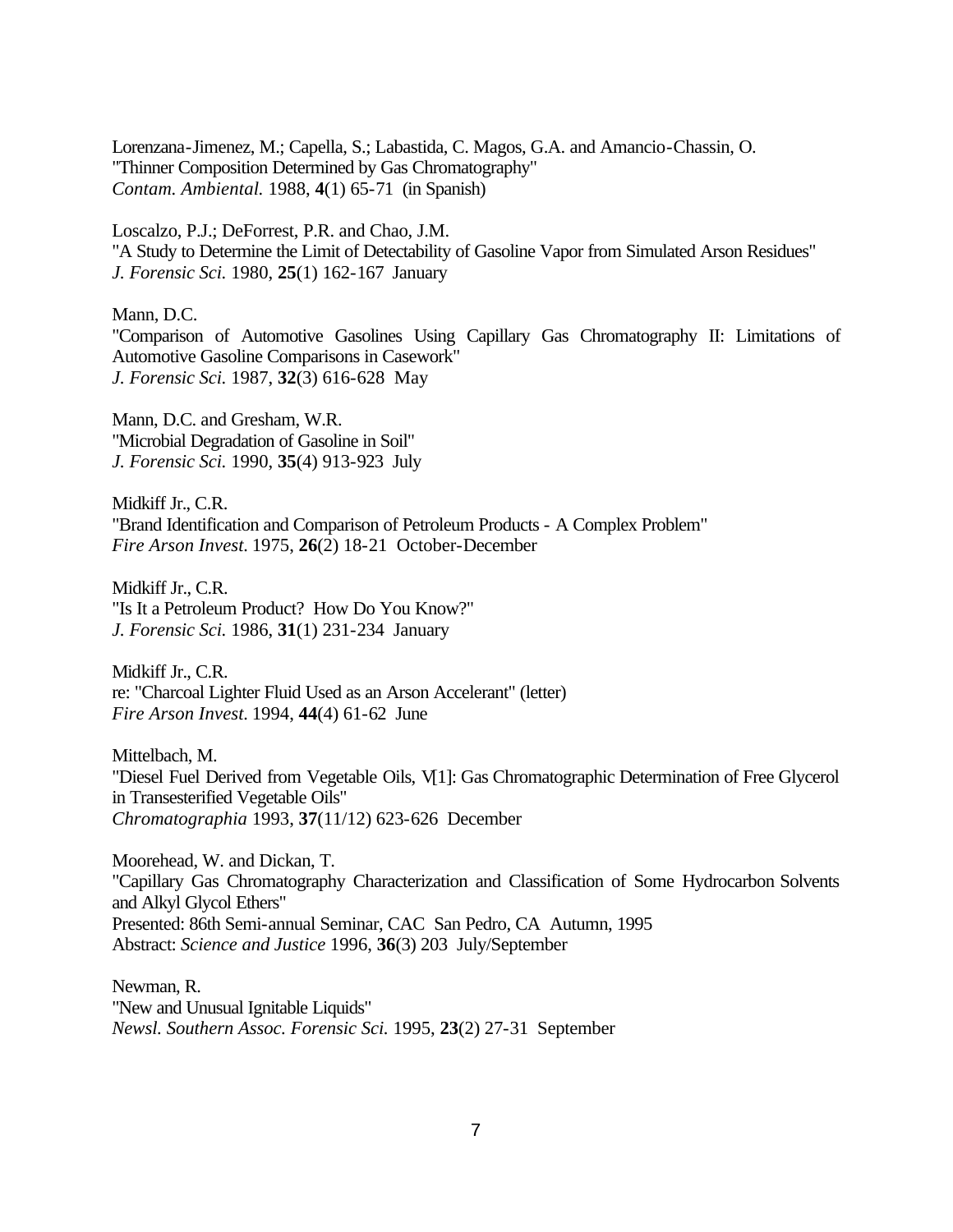Newman, R.T.; Dietz, W.R. and Lothridge, K.

"The Use of Activated Charcoal Strips for Fire Debris Extractions by Passive Diffusion. Part 1: The Effects of Time, Temperature, Strip Size, and Sample Concentration" *J. Forensic Sci.* 1996, **41**(3) 361-370 May

Newman, R.; Gilbert, M. and Lothridge, K. *GC-MS Guide to Ignitable Liquids* New York, NY CRC Press 1998 750pp

Newman, R.; Lothridge, K. and Dietz, W.R. "The Effects of Time, Temperature, Strip Size and Concentration in the Use of Activated Charcoal Strips in Fire Debris Analysis" *Curr. Topics Forensic Sci. Proc. 14th Meeting Int. Assoc. Forensic Sci.* Takatori, T. and Takasu, A. (Eds.) Shunderson Communications Ottawa, Ont. 1977 pp.218-224

Niu, J. and England, D. "Feasibility Study for Remediation of MTBE-Impacted Groundwater" Presented: 33rd ACS Western Regional Meeting Irvine, CA October 21-25, 1997 Paper # 64

Noedel, M.L. and Mann, D.C. "Variations on Charcoal Strip Exposure for Adsorption/Elution Recovery of Flammable Liquids" Presented: 44th Meeting AAFS New Orleans, LA February 17-22, 1992 Abstract # B28

Nowicki, J.F. "Control Samples in Arson Analysis" *Arson Anal. Newsl.* 1981, **5**(1) 1-5 January

Nowicki, J.F. "An Accelerant Classification Scheme Based on Analysis by Gas Chromatography/Mass Spectrometry (GC-MS)" *J. Forensic Sci.* 1990, **35**(5) 1064-1086 September

Nowicki, J.F. "Determining the Source of Gasoline Samples from Fire Scenes by GC-MS Using Selected Ion Profiles" Presented: 46th Annual Meeting AAFS San Antonio, TX February 14-19, 1994 Abstract # B85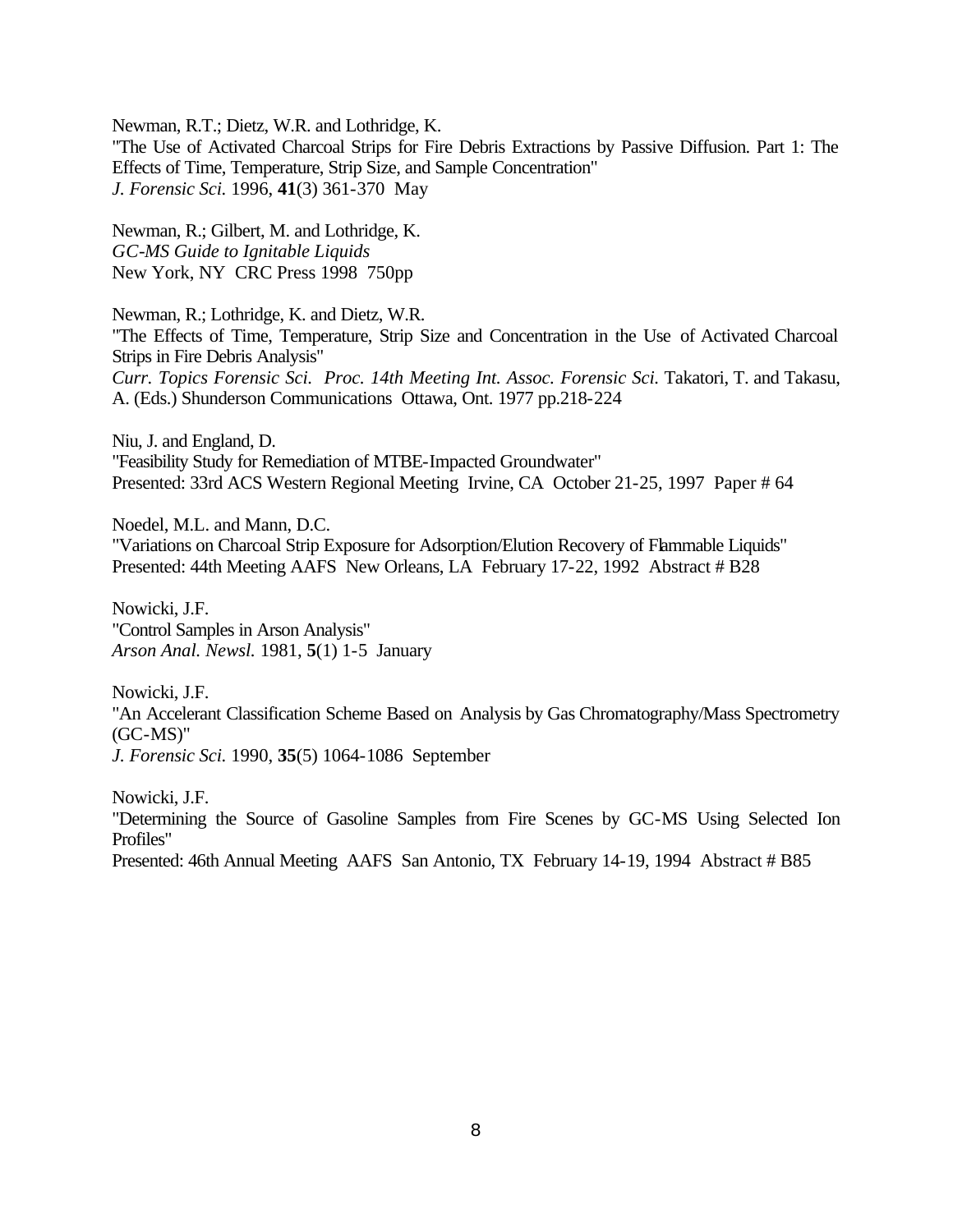O'Donnell, J.F. "Retesting of Accelerant Residue Samples" *Fire Arson Invest.* 1992, **42**(3) 10-14 March

O'Donnell, J.F. "Interferences from Backgrounds in Accelerant Residue Analysis" *Fire Arson Invest.* 1989, **39**(4) 25-27 June

Pannuto, P.M. and Fultz, M.L. "A Survey of Specialty Solvents Encountered in the Examination of Fire Debris" Presented: 48th Annual Meeting, AAFS Nashville, TN February 19-24, 1996 Abstract # B38

Peterson, J.L. and Fabricant, E. "Report No. 14 Arson Examination Laboratory Proficiency Testing Program" The Forensic Sciences Foundation Rockville, MD 1976

Poerschmann, J.; Goerig, A.; Herzschuh, R.; Wettengel, R. and Guenther, K. "Analysis and Technology of Sulfite Turpentine. Part 1. Investigation of Sulfite Turpentine by Gas Chromatography and Mass Spectrometry" *Chem. Tech. (Leipzig)* 1990, **42**(1) 27-31 (in German)

Potts, M. "Contaminant in KAPAK Bags" *TIELINE 88* 1988, **13**(1) 17-27

Rapley, P. "Background Volatiles in Fire Debris" Presented: Joint Meeting; Royal Society of Chemistry, Association of Consulting Chemists and the Forensic Science Society. London, England February 14, 1987 Abstract: *J. Forensic Sci. Soc.* 1987, **27**(3) 210

Reeve, V.; Jeffery, J.; Weihs, D. and Jennings, W. "Developments in Arson Analysis: A Comparison of Charcoal Adsorption and Direct Headspace Injection Techniques Using Fused Silica Capillary Gas Chromatography" *J. Forensic Sci.* 1986, **31**(2) 479-488 April

Sandercock, P.M.L. "Technical Note: Chromatographic Profiles of Three Fuel Injector Cleaners" *Can. Soc. Forensic Sci. J.* 1997, **30**(4) 213-217 December

Sandercock, P.M.L. "Retention of Gasoline and Diesel Fuel Samples on Charcoal: Evaluation of Long Term Preservation of Petroleum Residues" *Can. Soc. Forensic Sci. J.* 1997, **30**(4) 219-224 December Scheibler, P.; Poelchen, W. and Schramek, C.H.J.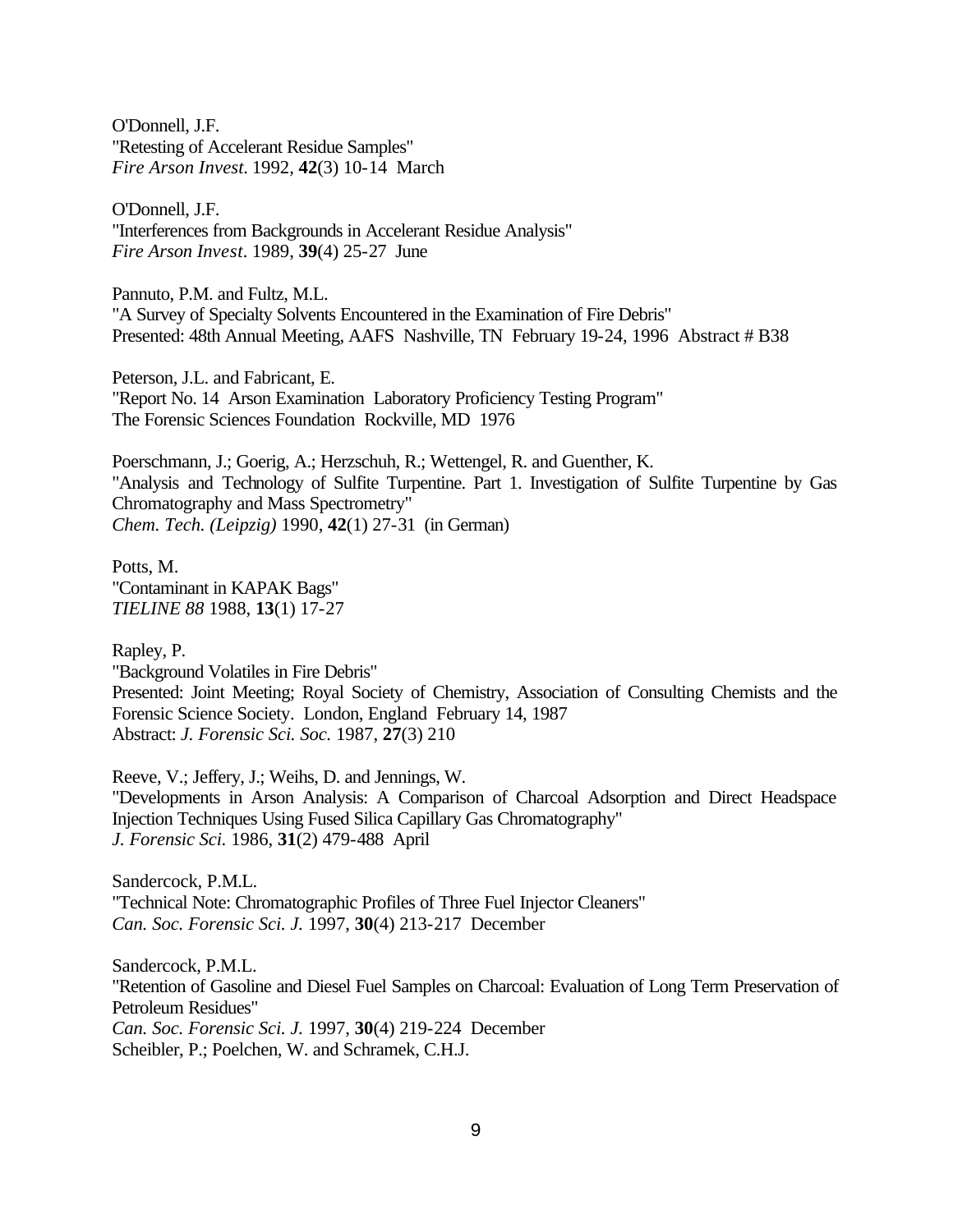"Analytical Comparison of 'Paraffin'-Labeled High Toxic Lamp Oils with Paraffinum Perliquidum (DAB  $10$ " *Pharmazie* 1995, **50**(7) 496-497 (in German)

Schmierbach, D. and Smith, C.G. "Isolation and Identification of Isoparaffins in Arson Debris" Presented: 44th Meeting AAFS New Orleans, LA February 17-22, 1992 Abstract # B23

Sheff, L. M. and Siegel, J.A. "Three Dimensional Fluorescence and Capillary Gas Chromatography of Neat and Evaporated Gasoline Samples" Presented: 44th Annual Meeting Amer. Acad. Forensic Sci. New Orleans, LA February 17-22, 1992 Abstract # B15

Sheff, L. M. and Siegel, J.A. "Fluorescence of Petroleum Products V: Three-Dimensional Fluorescence Spectroscopy and Capillary Gas Chromatography of Neat and Evaporated Gasoline Samples" *J. Forensic Sci.* 1994, **39**(5) 1201-1214 September

Sliva, G. and Verrett, G. "The Analysis of Background Volatiles and Creation of a Library of Retention Indices" Presented: 37th Annual Meeting, Can. Soc. Forensic Sci. Ottawa, Ont. October 1-5, 1990 Abstract: *Can. Soc. Forensic Sci. J.* 1990, **23**(4) 133 December

Small, J.L. and Milroy, S. "Possible 'Accelerants' Found in Household Products" Presented: 42nd Annual Meeting Amer.Acad. Forensic Sci. Cincinnati, OH February 19-24, 1990 Abstract # B55

Stackhouse, C.S. "Will the Real Lamp Oil Please Stand Up?" *Arson Anal. Newsl.* 1986, **9**(2) 21-31 April (publ. 1987)

Stackhouse, C.C. "Lacquer Thinners-Rare But Not Forgotten" Presented: 42nd Annual Meeting Amer.Acad. Forensic Sci. Cincinnati, OH February 19-24, 1990 Abstract # B56

Stone, I.C. and Lomonte, J.N. "False Positives in Analysis of Fire Debris" *Fire Arson Inv.* 1984, **34**(3) 36-40 March

Sturaro, A.; Parvoli, G. and Doretti, L. "Artifacts Produced by Poropak Q Sorbent Tubes on Solvent Desorption"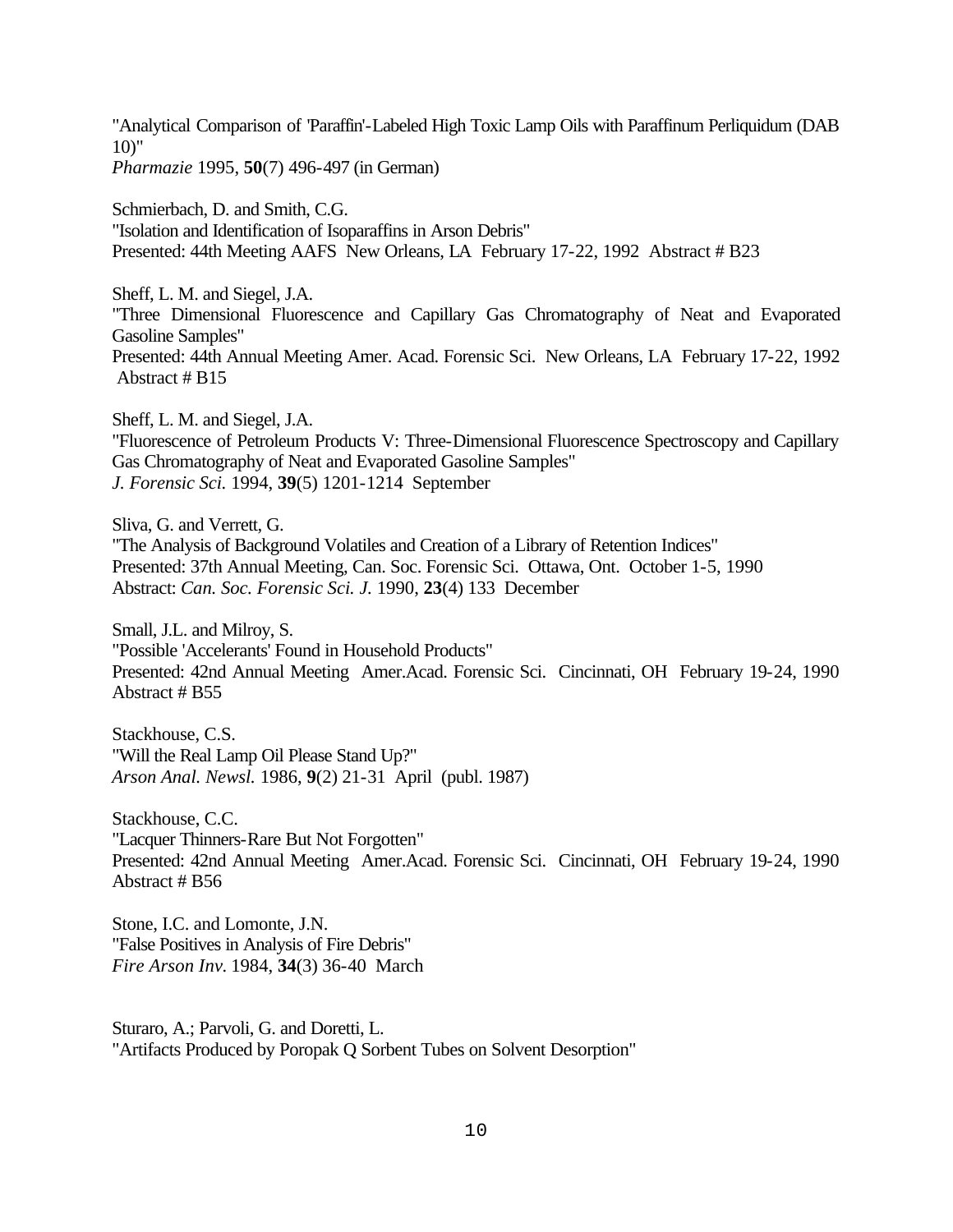*Chromatographia* 1992, **33**(1/2) 53-57 January

Sumi, K. and Tsuchiya, Y. "Combustion Products of Polymeric Materials Containing Nitrogen in their Chemical Structure" *J. Fire Flammability* 1973, **4** 15-22

Tindall, R. and Dietz, W.R. "The Effects of Time, Temperature, Strip Size and Concentration in the Use of Activated Charcoal Strips in Fire Debris Analysis" Presented: 44th Annual Meeting Amer. Acad. Forensic Sci. New Orleans, LA February 17-22, 1992 Abstract # B86

Tindall, R. and Dietz, W.R. "Physical and Chemical Factors Influencing the Recovery of Accelerants from Activated Charcoal Strips" Presented: 44th Annual Meeting Amer. Acad. Forensic Sci. New Orleans, LA February 17-22, 1992 Abstract # B87

Tindall, R. and Dietz, W.R. "Effects of Elution Techniques on the Desorption of Activated Charcoal Strips in Fire Debris Analysis" Presented: 46th Annual Meeting AAFS San Antonio, TX February 14-19, 1994 Abstract # B38

Tontarski, R.E. (letter to the editor) "Charcoal Preparation" *Newsl. Midwest Assoc. Forensic Sci.* 1985, **14**(3) 20-21 July

Trimpe, M.A. "Turpentine in Arson Analysis" *J. Forensic Sci.* 1991, **36**(4) 1059-1073 July

Trimpe, M.A. "What the Arson Investigator Should Know About Turpentine" *Fire Arson Invest.* 1993, **44**(1) 53-55 September

Trimpe, M.A. "Case Study" (Peak from melted plastic) *Arson Anal. Newsl.* 1983, **7**(5-6) 110-113 September/November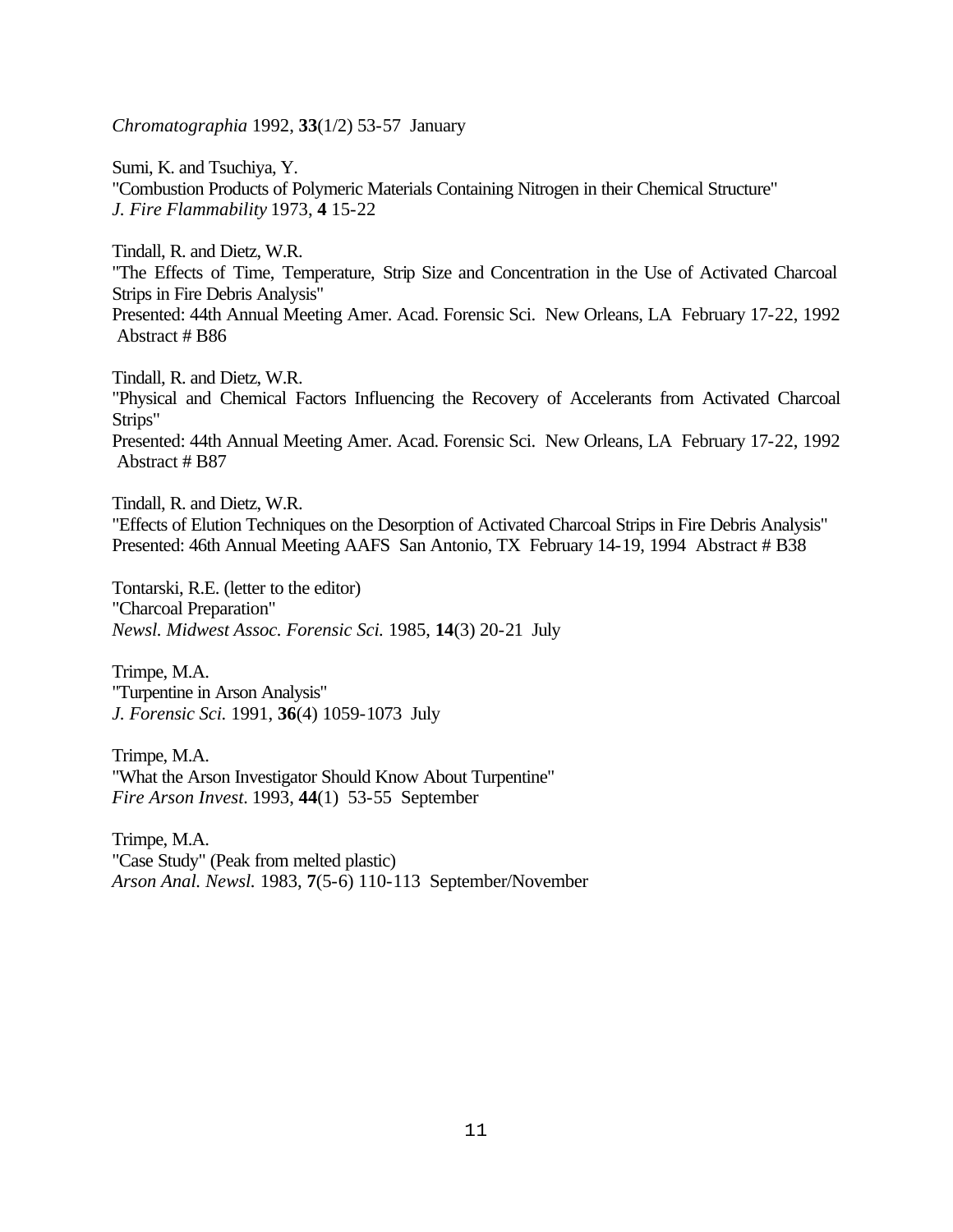Tsaroom, S.; Elkayam, R.; Natanyan, S. and Frenkel, M. "Evaporation of Gasoline and Kerosene from Polyethylene Containers" *Fire Arson Inv.* 1990, **40**(3) 21-23 March

Voorhees, K.J. "Analysis of Soot Produced from the Combustion of Polymeric Materials" *Fire and Polymers II* 1995 Chapter 26, pp. 393-406 Amer. Chem. Soc.

Wade, M.J. "Forensic Geochemistry of Subsurface Gasoline Contamination - Whose Gasoline is it and When Was it Released?" Presented: ACS NERM Saratoga Springs, NY June 22-25, 1997 Abstract #69

Wade, M.J. "Forensic Geochemical Assessment of Co-mingling Subsurface Hydrocarbon Plumes at a Heavy Industry Property?" Presented: ACS NERM Saratoga Springs, NY June 22-25, 1997 Abstract #70

Wang, J.; Almirall, J.R. and Furton, K.G. "Variables Influencing the Recovery of the Ignitable Liquid Residues from Simulated Fire Debris Samples Using Solid-Phase Microextraction" Presented: 214th ACS National Meeting Los Vegas, NV September 7-11, 1997 ANAL #28

Wang, Z. and Fingas, M. "Differentiation of the Source of Spilled Oil and Monitoring of the Oil Weathering Process Using Gas Chromatography-Mass Spectrometry" *J. Chromatogr. A* 1995, **712**(2) 321-343

Wang, Z. and Fingas, M. "Using Biomarker Compounds to Track the Source of Spilled Oil and to Monitor the Oil Weathering Process" *LC-GC Mag.* 1995, **13**(12) 950-958 December

Washall, J.W. and Wampler, T.P. "Sources of Error in Purge-and-Trap Analysis of Volatile Organic Compounds" *Amer. Lab.* 1990, **22**(18) 38-43 December

Wellman, D. and Jones, S. "Analysis of Samples for MTBE Content: Causes for Concern?" Presented: 33rd ACS Western Regional Meeting Irvine, CA October 21-25, 1997 Paper # 61

Williams, K. "Occurrence of MTBE in Orange County" Presented: 33rd ACS Western Regional Meeting Irvine, CA October 21-25, 1997 Paper # 162